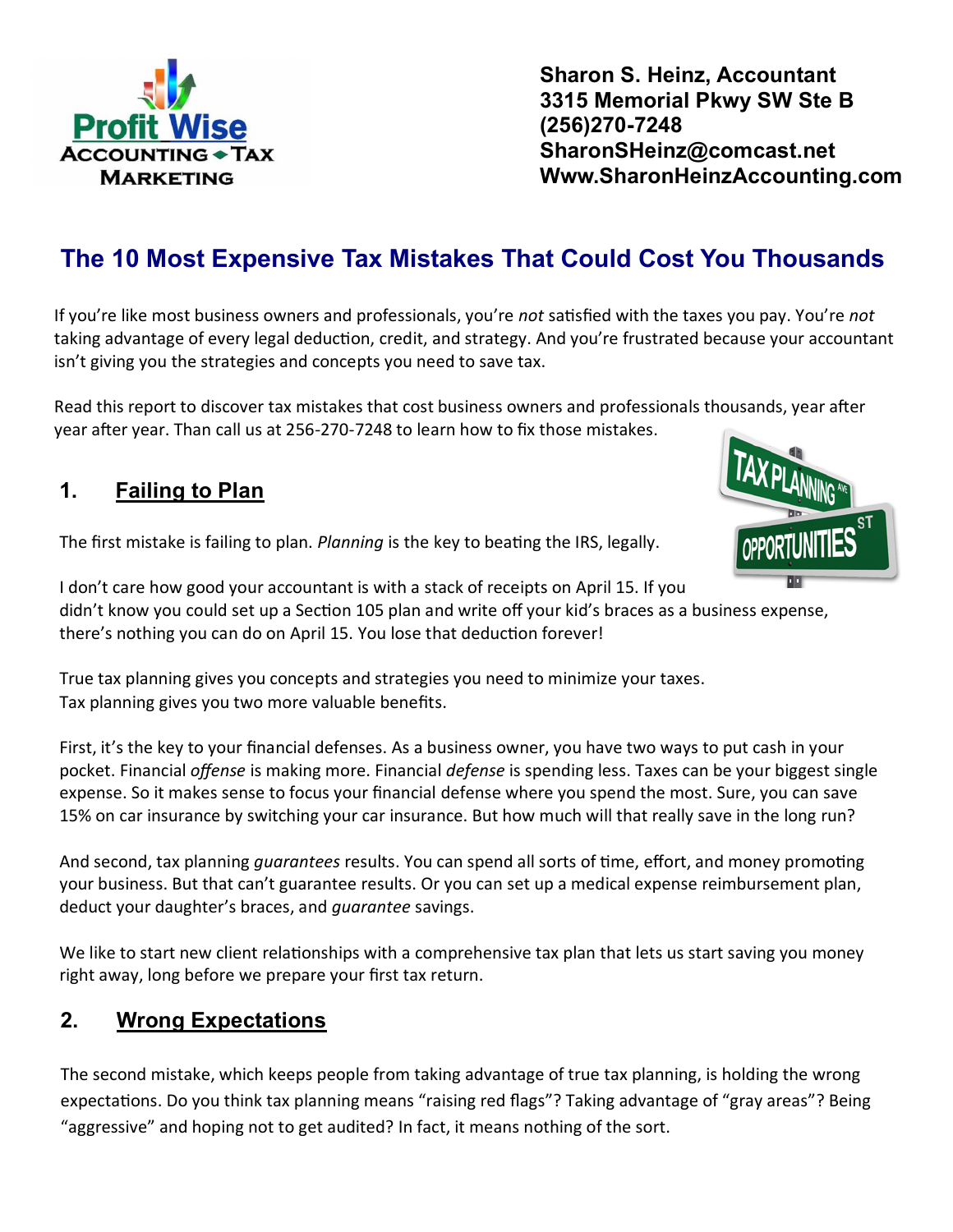

True tax planning means proactively scouring your business and finances for tax-saving opportunities. Asking questions *before* you make financial decisions to avoid unpleasant surprises. And taking advantage of every legal deduction, credit, and loophole the law allows.

Our tax-planning strategies are all court-tested and IRS-approved. You'll find that with true tax planning on your side, you don't need to raise red flags, shade into gray areas, or be aggressive to keep more of what you

## **3. Wrong Entity**

The next mistake is choosing the wrong business entity. Most business owners and professionals start out as sole proprietor, then go on to establish a corporation or limited liability company. But which corporation? A "C" corporation for employee benefits or an "S" corporation for minimizing employment tax? Limited liability companies can be even more complicated. That's because you can choose whether to pay tax as a sole proprietor, a partnership, a C-corporation, or an S-corporation.

Choosing the wrong entity can waste thousands in tax, year after year, for as long as you operate your business. If you're operating as a sole proprietor when you could take advantage of an S-corporation, for example, you'll pay thousands more into a Social Security system that you probably aren't counting on to finance your retirement. If you're operating as an S-corporation, you might be losing thousands in employee benefits you could deduct if you were a C-corporation. You might even do best with more than one entity, like an Scorporation to minimize employment taxes *and* a C-corporation to maximize employee benefits.

Complicated? You bet! We'll evaluate your business to see which entity makes the most sense for you now. And we'll keep evaluating your business as we work together to make sure you have the best possible structure going forward.



#### **4. Wrong Retirement Plan**

Choosing the right retirement plan can be just as challenging as choosing the right business entity. How much do you want to contribute for yourself? How much can you afford to contribute for your employees?

If you're looking to save more than the \$5,000 limit for IRAs, you have four main choices: Simplified Employee Pensions ("SEPs"), SIMPLE IRAs, 401ks, and defined benefit plans.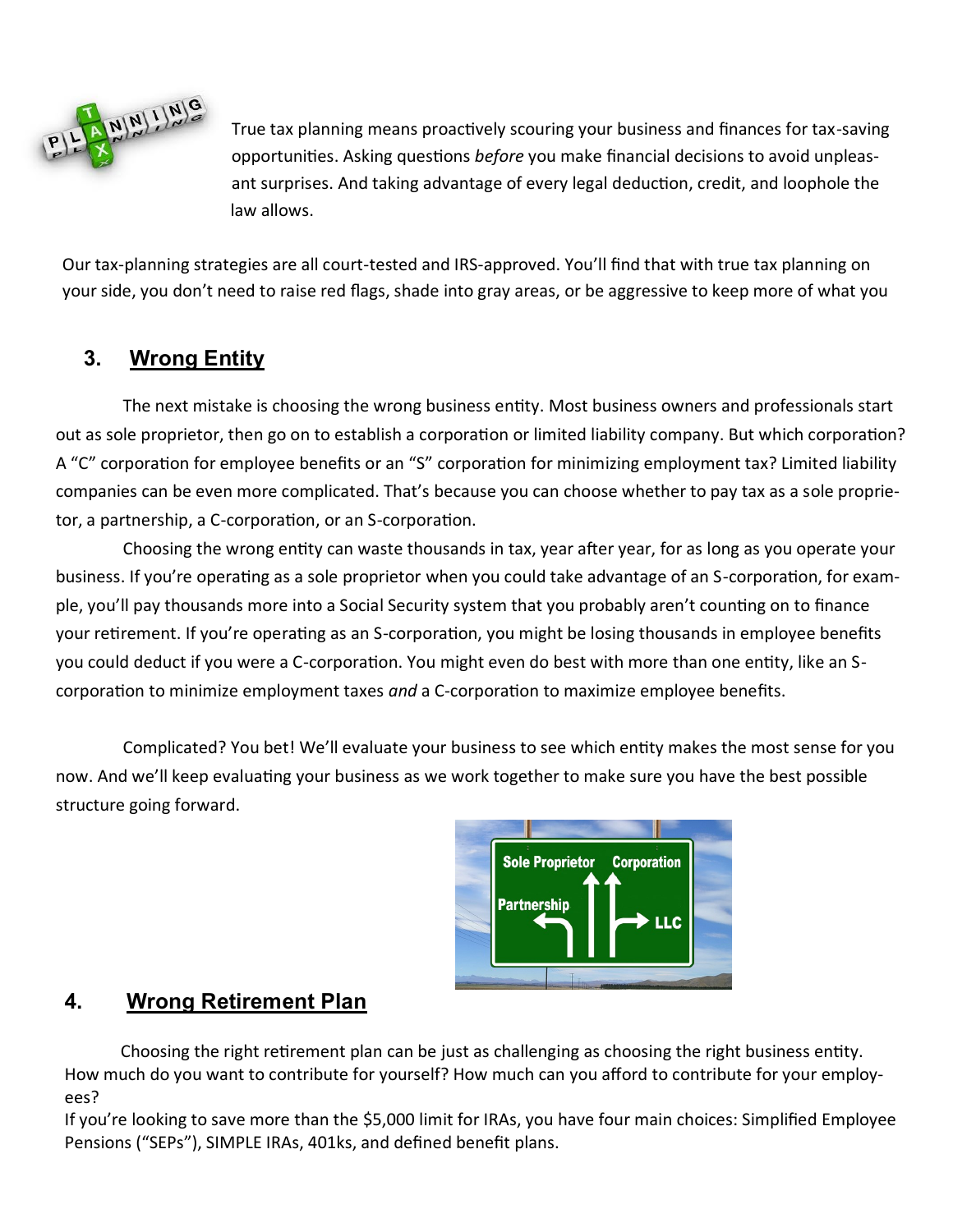- SEPs are easy to set up and administer. But will a SEP be enough for your needs?
- SIMPLE IRAs are also easy to set up and administer. But will a SIMPLE let you contribute as much as you'd like? What about employee contributions?
- 401ks aren't just for "big business" anymore. Should you consider an "individual 401k" for yourself and your spouse? How much will a 401k cost if you have employees?
- Defined benefit pension plans let you guarantee up to \$175,000 in annual retirement income. But defined benefit plans have required annual contributions, and they're harder to manage. Will the benefits make sense for you?

We can guide you through the retirement plan jungle to choose the best plan for your needs.



#### **5. Missing Family Employment**

The fifth big mistake for many business owners is missing family employment. Hiring your children can be a great way to cut taxes on *your* income by shifting it to someone who pays less. Then you can use those wages to pay for their private or parochial school tuition, sleepaway summer camp, college tuition, or anything else.

The minimum age for hiring a child is just seven years old. That lets you get started saving early, and even help give them good work habits. Their first \$5,850 of earned income is taxed at zero. (That's because \$5,850 is the standard deduction for a single taxpayer – even if you claim them as your dependent.)

#### **6. Missing Health Care Strategies**

Now let's talk about health-care costs. Surveys used to show that taxes *used to be* small business owners' biggest concern. Now it's rising health care costs.

If you pay for your own health insurance, you can deduct it as an "adjustment to income" on Page 1 of Form 1040. If you itemize deductions, you can deduct unreimbursed medical and dental expenses on Schedule A, *if* they total more than 7.5% of your adjusted gross income. But most of us don't spend that much on healthcare, so we don't get full deductions for what we spend.

What if there were a way to write off medical bills as *business* expenses? There is, and it's called a Section 105 plan, or Medical Expense Reimbursement Plan.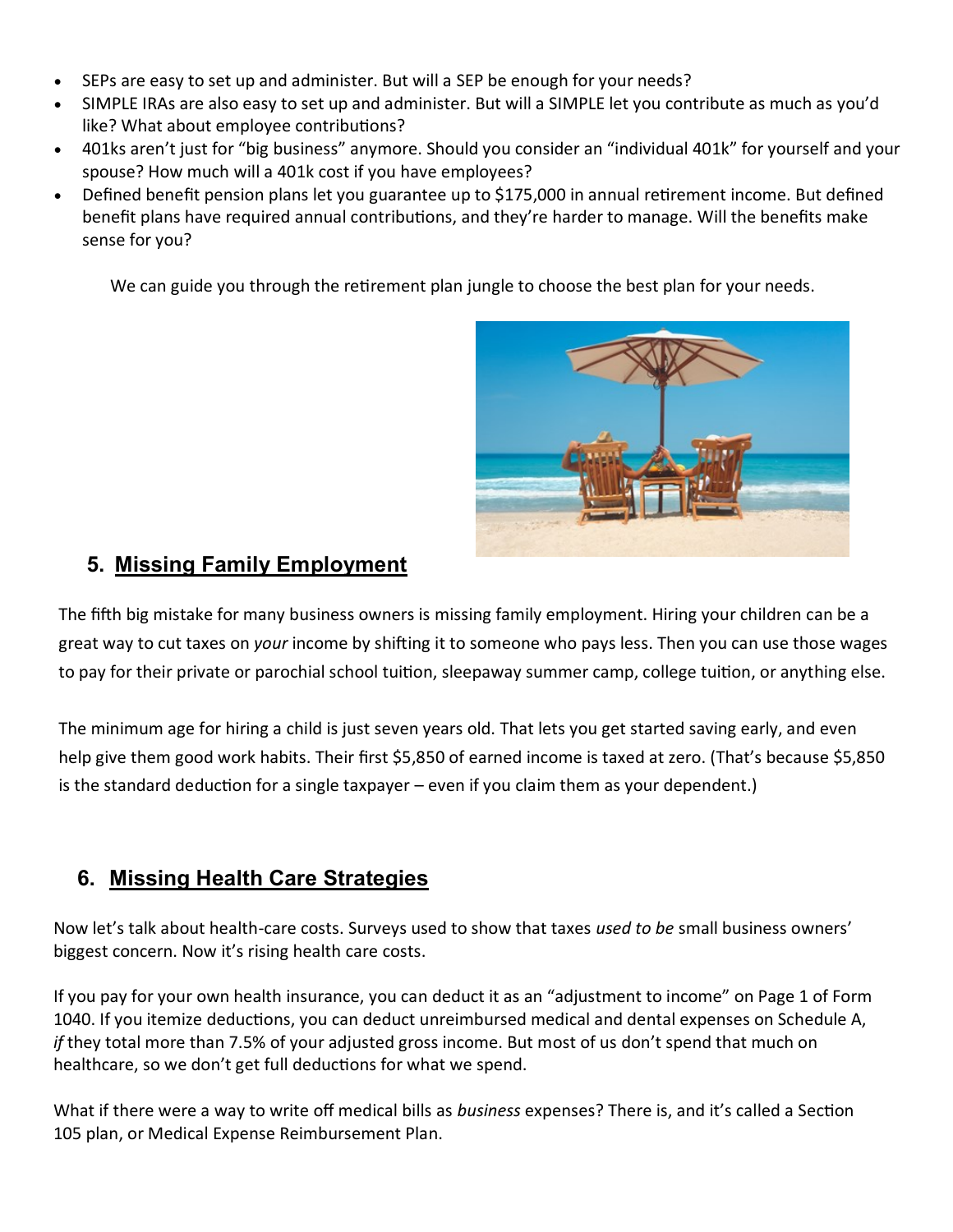If you qualify, you can write off just about any legitimate medical expense. Health insurance, long-term care coverage, Medicare, and "Medigap" insurance. Co-pays, deductibles, and prescriptions. Dental, vision, and chiropractic care. Big-ticket expenses like braces for your kids' teeth, fertility treatments, and LASIK surgery. Even nonprescription medications and medical supplies, like aspirin and cold remedies.

The best part is, this is money you'd spend anyway, whether you get a deduction or not. You're just moving it from a nondeductible place on your return, to a deductible place. You'll save income tax on whatever you deduct. You may even save self-employment tax too.



# **7. Missing Home Office Expenses**

Home office expenses are probably the most misunderstood deduction in the entire tax code. For years, taxpayers feared it raised an automatic audit flag. But Congress has relaxed the rules, so now home offices attract far less attention.

Your home office qualifies as your principal place of business if: 1) you use it "exclusively and regularly for administrative or management activities of your trade or business"; and 2) "you have no other fixed location where you conduct substantial administrative or management activities of your trade or business." This is true even if you have another office, so long as you don't use it more than occasionally for administrative or management activities.

Claiming a home office lets you deduct the "business use percentage" of your mortgage interest or rent, property taxes, utilities, repairs, insurance, garbage pickup, and security. You'll get to depreciate part of your purchase price. And claiming a home office even boosts your car and truck deductions. That's because it eliminates nondeductible commuting miles for that business.



# **8. Missing Car and Truck Expenses**

Car and truck expenses are easy to overlook. That's because you can take a standard mileage allowance (currently 58.5 cents/mile). But that allowance is the same for all vehicles, no matter how big they are, how much they cost, or how much gas they guzzle. Do you think every car on the road costs 58.5 cents per mile to drive?

It might surprise you to see how much it really costs to operate your car. And it's likely to be more than 58.5 cents per mile! If you're taking the standard deduction for a car that costs more than 58.5 cents/mile, you're losing money every time you drive for business.